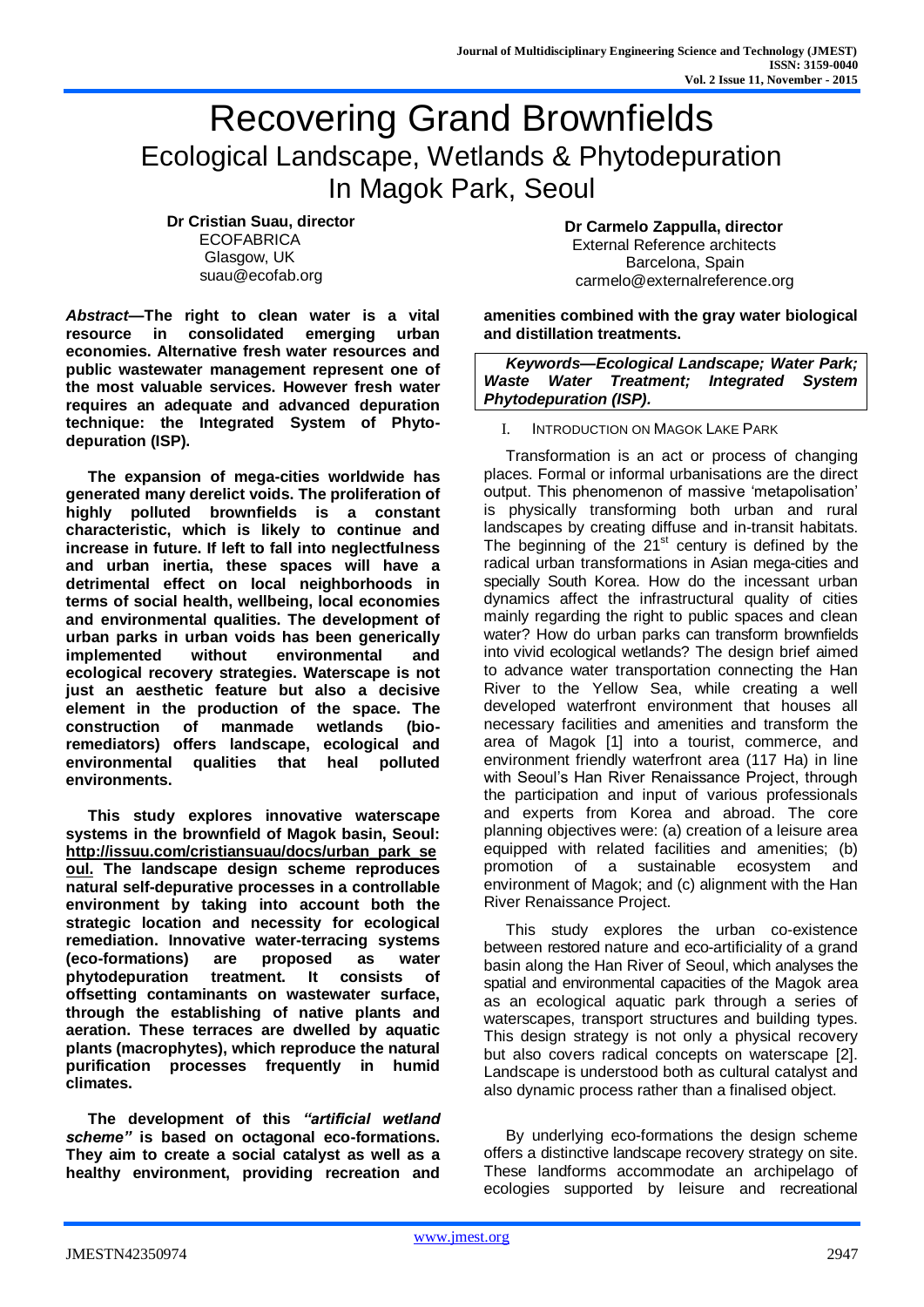amenities through water terracing networks. With a complex system of land-transport infrastructure currently being implemented at Magok, the scheme takes a pragmatic bio-remediation approach by utilising the surface water networks, grey water treatment plants and existing slope.

II. MAGOK WATERSCAPE FEATURES

The waterscape features are characterised by the following distinctive elements:

*A. Water-Transport Connectors*

Between the Magok site and the Han River sits the Olympic Expressway, which is the main transport spine that connect the shores of the river. The study alters the expressway water barrier (embankment) by placing a buffer frontage with a system of barrage, sluice gates and fish pass to Han River. The significance of this barrage allows that waterfronts and jetties form a regulated inner navigation plan defined by a central waterway route. The tangible significance of having physical access to the river water is essential from a biological and functional viewpoint. Apart from the Han River gateway, there is another waterway connection between the north and south basins. From the Yangcheon-gil road, a floodgate, sluice and fish pass is also proposed to bridge the difference of water levels and to stimulate biological migration through the watertransport route.

*B. Wetland Buffers*

Along the shoreline of the proposed aquatic park, the scheme establishes a transitional zone that deals with rainfall water and surface drainage to purify the wetland habitat close to the urban edge.

*C. Water Terracing*

The inner waterfront forms a series of variable 'waterscapes' within the site. These distinctive elements, acting as the surface water treatment system, give visual and dynamic attributes to the Magok recovery plan.



Fig. 1.*Water & land recovery strategy in Magok Park. Source: C. Suau, C. Zappulla, P. Henshaw, K. Hong, T. Vlasceanu, E. Rovira, M. Tepedino, N. Toribio, 2008.*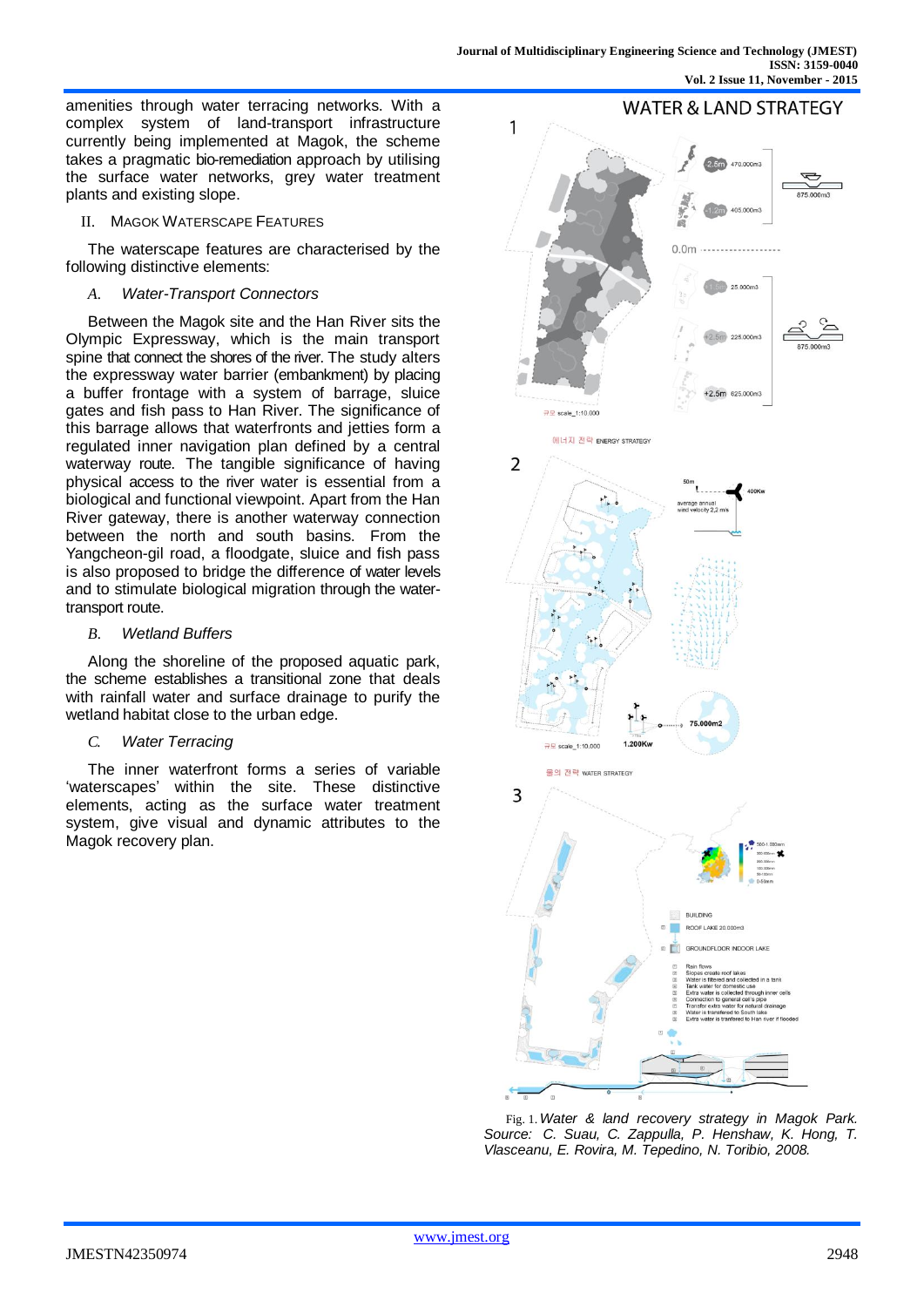III. WATER TREATMENT MANAGEMENT IN MAGOK LAKE PARK

The Han River barrage is a key project in the regeneration of Magok Waterfront. It secures freshwater for the whole basin. The barrage is a 24/7 service operated by Magok harbour authority. The change from greywater into freshwater creates a unique public space throughout:

# *A. The river barrage*

It consists of three sluice gates, two locks which allows drain down of impoundment and migratory fish to pass. It also acts as flood defense.

# *B. Environmental management of dissolved oxygen*

Water basin requires dissolved oxygen level within the impoundment to be maintained at or above 5mg/l constantly by using water mixed system (pipes, compressor stations, diffuser heads and oxygenation barge).

# *C. Water quality monitoring*

It consists of digitalised data collection of dissolved oxygen, pH, temperature, conductivity and turbidity from several monitoring stations.

# *D. Debris/litter management*

Debris deposited in the area is collected and disposed of on a daily basis. Waste is removed from water by using floating bulldozers or water-witches (one tonne scoop lifting capacity). Then collected debris is separated wherever possible for recycling purposes.

#### *E. Han river intrusion*

A standard of low salinity within the inner manned lagoon would be maintained to protect freshwater ecology. River water entering the Magok reservoir via locking operations would be contained within a constructed underwater 'sump' immediately lakeside of the locks to regulate water flow.

# *F. Migratory acuatic fauna*

A migratory fish-monitoring programme is set up. Native fish stocks can be monitored and maintained.

#### *G. Aquatic weed management*

Conditions within the wetlands and inner lakes margins are favourable for the growth of aquatic weed. A purpose built amphibious vessel would be deployed for cutting weeds to a maximum depth of 1.5 metres to maintain navigable channels and also allow access to shallow areas for litter control.

# *H. Wetlands reserve*

The Magok Waterfront can be undertaken to further enhancement of the habitats for various fauna in the south and north basin to maximise the potential for roosting and breeding.



Fig. 2.*Water Management Plan in Magok Park. Source: C. Suau, C. Zappulla, P. Henshaw, K. Hong, T. Vlasceanu, E. Rovira, M. Tepedino, N. Toribio, 2008.*

IV. TRANSPORT STRUCTURES IN MAGOK LAKE PARK

The urban structure responds systematically to the main land-transport network linking Seoul city centre with Gimpo and Incheon international airports. It consists of: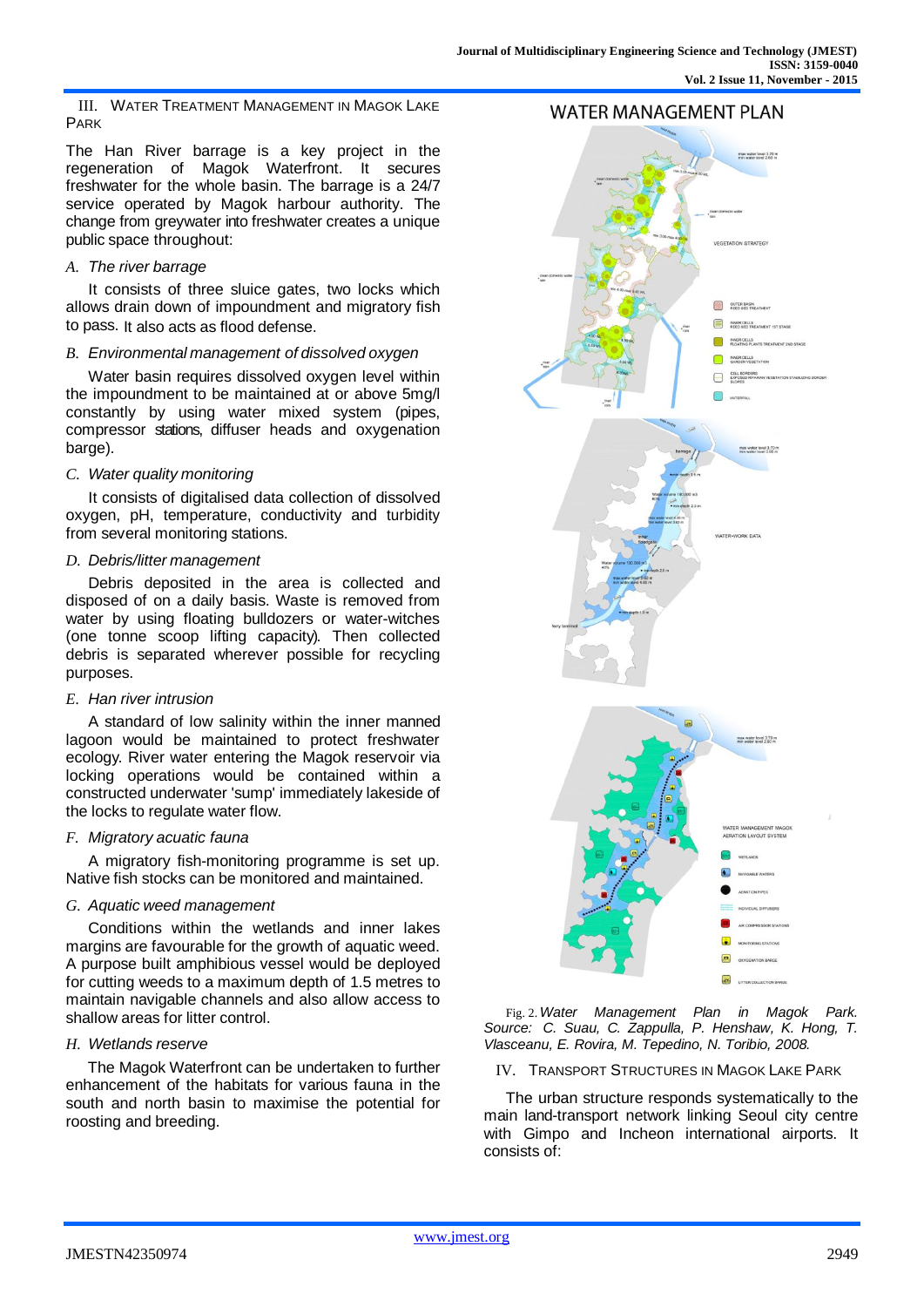# *A. Car road system*

The core spine is led by expressway supported by a perimeter network of straight and undulating roads, a non-imposing road grid but a scenic by prioritizing the natural environment. The scheme reconfigures the Olympic Expressway underground allowing direct visual and pedestrian access to the river frontage. There is a hierarchy of roads implemented within Magok site and link to existing infrastructure surrounding the site (low-speed streets). The secondary roads that reach water become 'iettysettlements'. The Magok scheme incorporates a local network of pedestrian and cycling as part of the lowcarbon planning. The Han River frontage offers scenic routes, which are highlighted by attractors such as the cultural zone: development bands; waterbus stops; high-rise towers: and recreational centres.

#### *B. Cycling routes*

An integrated cycling network is proposed. The main circuit follows the shoreline of the two lakes linking all programmes. Secondary pathways branch off to connect directly the strategic links within each zone. The scheme envisions an ecological itinerary mainly for resting (like cycling milestones or point) along the central cycling line as a linear public place or corridor in motion between city tissue and marshland. It aims to resolve the current physical disconnections by intertwining wetlands, river and new urban developments. The hard infrastructure consists of info-points (tourist attractions) and pavilion-rotors; public furniture; branding and signage; and linemarking.

The soft infrastructure is supported by WIFI tracking; traffic and climatic sensors; and data collectors along the mayor land-transport network; riverside area; and train and airport terminals. The complementarity between hard vs. soft infrastructures allow the programmatic activation of all edge conditions; new capacities and opportunities for smart mobility among every-day residents and tourists. Between the water terracing and islands, with gentle gradients along with varying ecologies from cycling is allocated to connections with major public transport nodes. A rental bike network is implemented in strategic crosses.

*C. Public Transport. There are two main internal public transport system:*

- Over-ground transport bus service, which follows the internal roads and link with both the train station and the Gimpo and Incheon International airports.
- Waterbus, a central aquatic line connected to bike parking and stops: convention center (south side); old pump station (middle) and the barrage (north side).



Fig. 3. *Integrated land-transport network. Source: C. Suau, C. Zappulla, P. Henshaw, K. Hong, T. Vlasceanu, E. Rovira, M. Tepedino, N. Toribio, 2008.*

#### V. ECO-FORMATIONS

The water phyto-depuration landscape strategy is taking shape through 'eco-formations', eco-cells and wetland terraces.

This manned archipelago operates twofold: (1) *providing recreation and amenities on site but also* (2) *performing as ecological catalysts of water purification*  (biotypes of flora, restored soil and water treatment filtration).

#### *A. Eco-cells*

The Magok Waterfront is composed of polygonal formations that create a land-form of convexities and concavities. Each base cell unit creates an evocative place reminiscent of flooding rice fields. They are able to purify the grey water of this new parkland.

#### *B. Wetland terraces*

The terracing scheme is connected to the hydrooxygenation farm system. It serves as a purification and drainage organism. It becomes denser towards the periphery where the 'cracks' terminate.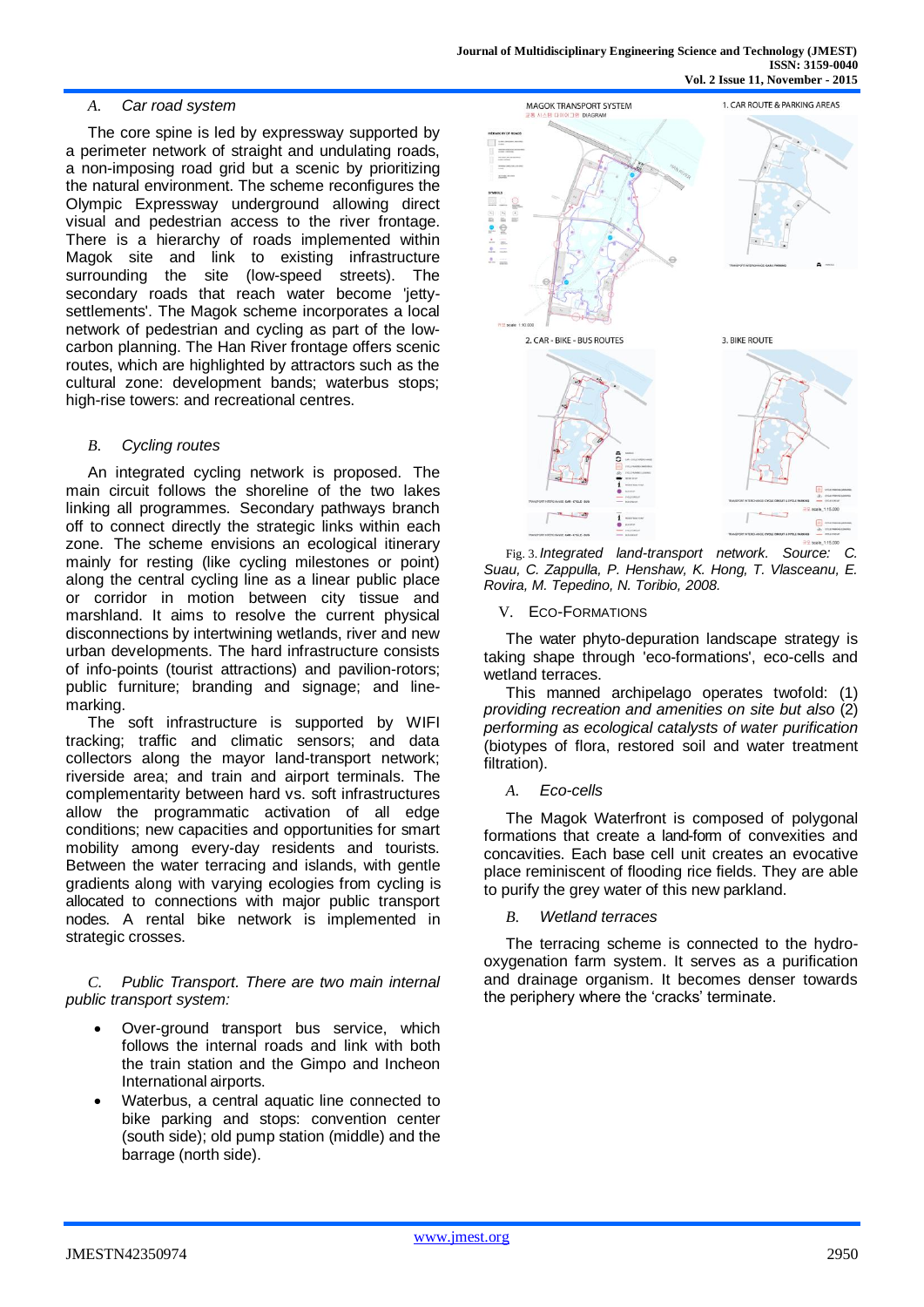

Fig. 4. *Details on Eco-formations. Source: C. Suau, C. Zappulla, P. Henshaw, K. Hong, T. Vlasceanu, E. Rovira, M. Tepedino, N. Toribio, 2008.*

#### VI. MAGOK LANDSCAPE STRATEGY

The phenomenon of mega-cities worldwide has generated a *'Grand Paysage'* of large derelict voids. If left to fall into neglectfulness and urban inertia, these spaces will have a detrimental effect on local neighbourhoods regarding environmental quality, social health and local economies. Generally the socio-cultural, technologic and economic functions of urban parks offer an improved quality of life; ludic events; enjoyable hobby for relaxation and the deployment of smart landscape technologies.

Parklands provide places to play and learn about nature and technologies as well as stimulate people encounters in cities. The implementation of a lagoon supported by a built edge of mixed uses allows a variety of social, environmental and economic benefits.

The Magok Park performs as a catalyst for community actions; produce an improvement in the aesthetics and rebrand stigmatized residual areas; contribute to the green infrastructure of the city; and provide safe public places for future local dwellers. Nonetheless there exist some significant obstacles to developing parks such as the level of soil toxicity in brownfields.

The improvement of water conditions is essential [3]. The amount of specific treated water drained towards the basin contributes to the improvement of environmental water surface and therefore the Han River's ecosystem. The cascading effect of water by gravity originates a diverse terraced waterscape.

#### *A. Water Treatment*

It is carried out in three levels: water pre-treatment in upper basin; reed beds (macrophytes) in the both basins and cell purification. The initial water treatment (gravel filter) retains solid materials on water (suspended solids separation); the second water treatment is defined by a system of lagoons separated

in diverse channels and reed beds' pools that makes circulate the water slowly. The water oxygenation occurs by cascading the water surface of basins. The third treatment is partly made through the offsetting of nitrogen and phosphorus.

*B. Drainage*

It is treated and stored in open pools.

*C. Vegetation*

Only native flora has been selected. The plantation array consists of:

- *Outer reed beds. In the horizontal flow systems, macrophytes species were chosen (Miscanthus Sacchariflorus; Phalaris Arundinacea; Sparganium Sp. and Typha Orientalis).*
- *Riparian vegetation: Salix as stabilizers against flood and wind (Gacilistyla; Koreensis; Matsudana; and Purpurea types).*
- *Inner reed beds: The chosen vegetal filters are Phragmites Australis; Phragmites Japonica and Iris Pseudacorus. - Drainage vegetation. These species create shaded and fresh corridors: Ulmus Davidiana Japonica (25%); Polulus Euroamericana (60%); Zelkova Serrata (5%); and Sophora Japonica(10%).*
- *Floating vegetation. Groups of floating vegetation are allocated in all open pools to restored the Nitrogen and Phosphorus balances in major basin.*
- *Recreational vegetation (gardens). The following aromatic fruit tree species are established in eco-formations: Prunus Avium, Prunus Cerasifera, Prunus Serrulata and Magnolia Grandiflora.*

ECO-FORMATIONS IN MAGOK PARK LAKE



Fig. 5. *Magok landscape strategy. Source: C. Suau, C. Zappulla, P. Henshaw, K. Hong, T. Vlasceanu, E. Rovira, M. Tepedino, N. Toribio, 2008.*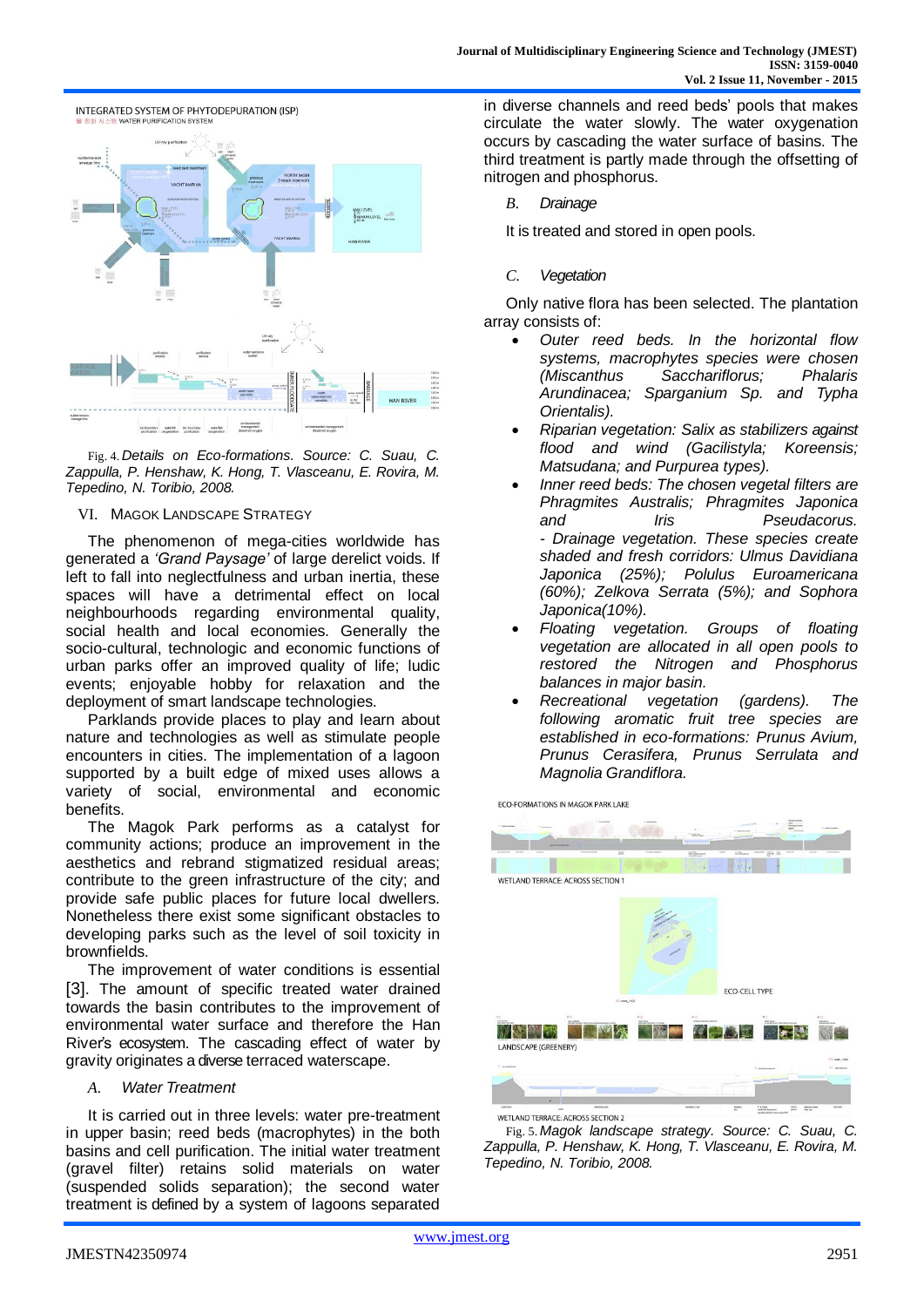VII. STRATEGIC ZONES IN MAGOK MASTER PLAN

The master plan of Magok Lake Park is divided in five strategic zones:

# **Zone A. The barrage (floodgate)**

Zone A connect the Magok basin with the Han River. The Han River's highest water level (200 years frequency) is +12.31m, and the Olympic Expressway riverbank is approximately +14.00m. The managed water level of the Magok Waterfront for flood control is about 3.70m - 6.00m. The barrage controls the vessels access, water supply and quality management. The sewer lines lain along the Olympic Expressway have been adjusted to 0.5m for the entering of ships.

The location, shape, size, and design of the floodgate take into account urban and nautical communication; flood hazards and landscape amenities. It constitutes a landmark, which provides distinctiveness and symbolism. At ground level (+14.00m), you find an internal road, pedestrian and bicycle paths along the dyke of the Han River. The barrage is able to prevent the backflow of water 3.70m above the normal water level in times of heavy rain and increased water level (vessels are not allowed to operate during heavy rainfall). As result, this master plan offers an alternative subterranean pass of the Olympic Expressway along the Zone A (the construction of a new pump station on the barrage is required).

# **Zone B. Magok reservoir and eco-formations**

It consists mainly of new waterways and wetlands established in the north basin (Magok reservoir) well connected to Zone C, the Lake Park. The basin stores circa 200,000M3 of water. The waterway allows waterbus and large-size vessels to navigate along the lake parks allowing an intermediate zone –wetlandsas ecological and recreational formations along the inner shore, which change according to higher or lower water levels resulting from flooding or dry seasons. Magok reservoir is a leisure area, fully accessible by Seoul citizens and marina users.

The vegetation of the outer zone of the waterside areas does not interfere with the flow of the water into the reservoir in the event of flooding. Marinas are allocated along jetty settlements. The main waterway which connect the south side (Metro stations' junction) with the barrage- allows the pass of passenger waterbuses.

Three waterbus stops have been purposed: two in Zone C and one in Zone A. The 'eco-formations' –mini wetlands that perform as water purifying buffers- are shallow. They filter all surface water. The Magok reservoir establishes a mutual relationship between the wetland and dockland along the shore, in terms of specific urban interventions; scenic views; and seasonal recreational activities. Its waterfront considers pedestrian and bicycle routes in Zones B and C.

# **Zone C. The Lake Park**

The Zone C consists of the Lake park, inner floodgate and development areas. The Lake park is located within Zone C and acts as the core of the Waterfront. The reservoir stores about 130,000M3 of water. The Lake Park is an open air space for leisure. It accommodates various activities like water games; cultural follies; sports and recreational pitches; resting points and walking paths.

Inner floodgate: The main waterway for passenger boats and vessels connects the south side (Metro stations' junction) with the inner floodgate and the barrage. The waterway allows waterbus and large-size vessels to navigate along the lake parks allowing an intermediate zone as ecological and recreational formations along the inner basin shore. The Lake park is also a leisure area, fully accessible by residents, visitors and marina users.

The Lake Park establishes a mutual relationship between the aquatic programme along the basin shoreline, marinas and dockland as well. Temporary and seasonal outdoor activities (marina club, cafes, and booths) are introduced along the waterfront.

The Development areas contain the built programme along the edge of the Magok Lake Park. They are mid-rise continuous bands of retail, recreation and culture programmes, which are adjacent to the main transport nodes. The oeverall programme consists of a convention center; hotels; office development; restaurants; shopping mall; SMSs and retails. They are linked to the exhibition centre of Magok. Buildings allow permeability into the waterscape through green roofs and walkways directly oriented to the Lake Park.

# **Zone D. The Water Treatment Plant**

Zone D is a part of the existing Seonam Sewage Treatment Plant area. The redevelopment plan of Seonam Sewage Treatment Plant shrank its footage to half area, creating available spaces for new development. In addition, the ISP method of water purification [4] has been recommended with complementary new facilities consists of an exhibition hall; museum; office development; restaurants and retails; and aquarium. The vacant water tanks are reconverted to accommodate aquatic fauna and diving training

#### **Zone E. Gayang Power Station**

Zone E is the site for energy infrastructure to allocate the Gayang substation, waste incinerators and heat fusion generators. The infrastructural Zone E remains subterranean or semi-sunken and covered by greenfields. The former Yangcheon pump station is a listed building, which has been rehabilitated. The Gayang Substation is to remain in its current location.